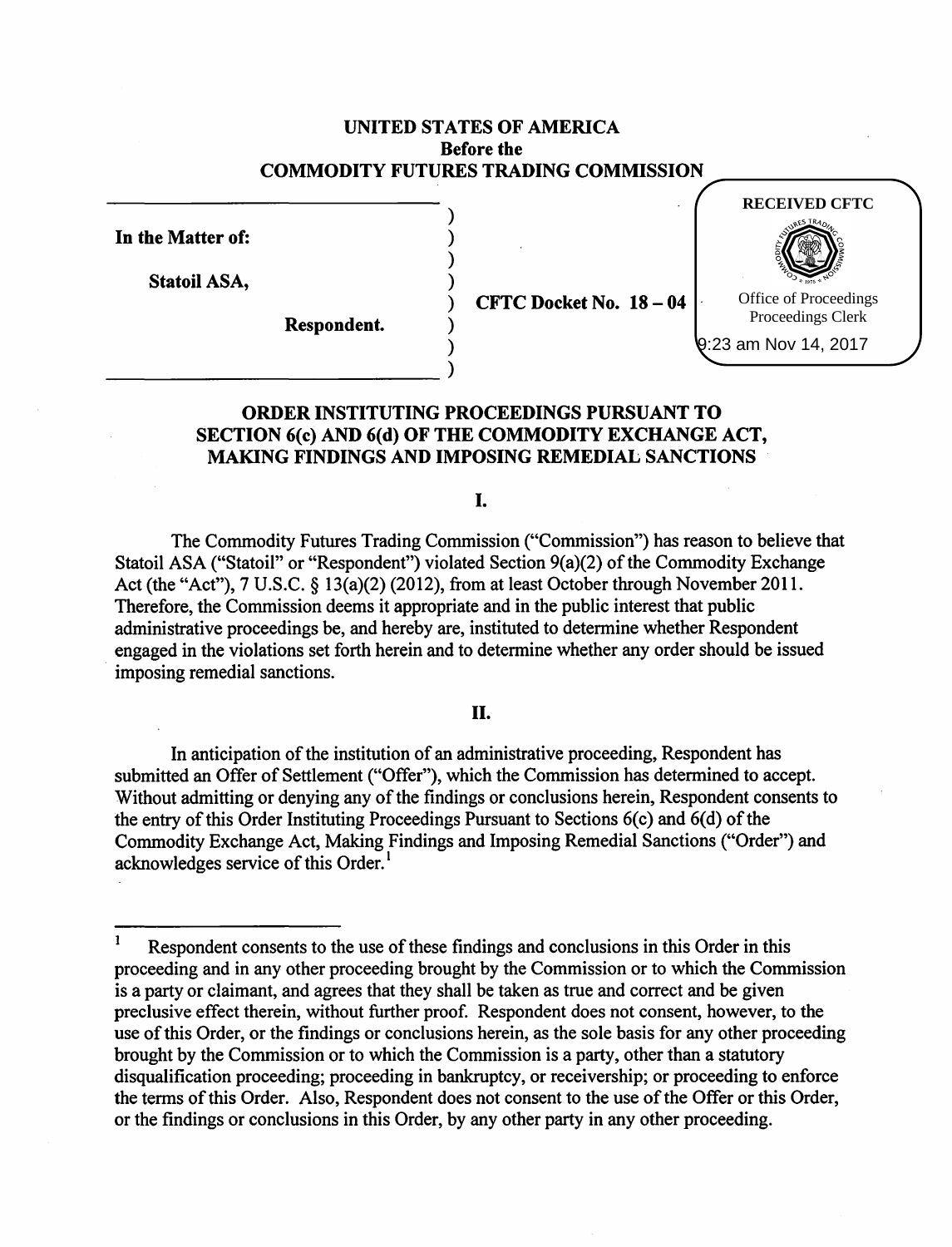The Commission finds the following:

## A. SUMMARY

From as early as October 2011 through November 2011, Statoil attempted to manipulate prices in the Far East propane markets in order to benefit Statoil's financial and physical propane positions in the Far East, including Statoil's NYMEX-cleared swaps, which settled to those prices. Statoil's attempted manipulation violated Section  $9(a)(2)$  of the Act, 7 U.S.C. § 13(a)(2) (2012).

# B. RESPONDENT

Statoil ASA is an international energy company, headquartered in Stavanger, Norway, with activities in more than thirty countries around the world, including the United States. As part of its business activities, Statoil participates in physical and financial energy markets.

# C. FACTS

From as early as October 2011 through November 2011, Statoil, by and through its traders, attempted to manipulate the price of the Argus Far East Index ("Argus FEI")<sup>2</sup> knowing that a portion of Statoil's financial positions in the Far East consisted of NYMEX-cleared overthe-counter swaps that settled to the Argus FEI. Specifically, Statoil traders executed physical propane purchases in the Far East with the intent to increase the Argus FEI in order to benefit Statoil's financial and physical propane positions in the Far East, including Statoil's NYMEX cleared swaps directly priced to the Argus FEI.

This conduct followed on the heels of major losses in Statoil's gas liquids unit throughout 2011. After incurring these losses, Statoil refocused on its winter plan in the Far East propane market in an effort to achieve profitability. In anticipation of seasonal market forces, Statoil established physical and financial positions in the Far East that would benefit from a rising Argus FEI. However, Argus FEI propane market conditions did not materialize as expected by Statoil, leading to the risk of additional substantial losses in the gas liquids unit.

In an effort to avoid these losses and meet December customer obligations, efforts were made to prop up the Argus FEI by purchasing propane cargoes during the November Argus FEI

 $<sup>2</sup>$  Argus Far East Index ("FEI") is a published index of propane prices in the Far East region.</sup> Argus is an independent media organization that regularly publishes price assessments for global propane regions. The Argus FEI is used for U.S. futures contract and swap pricing in the propane industry, and several futures contracts traded on U.S. commodity exchanges settle against the Argus FEI.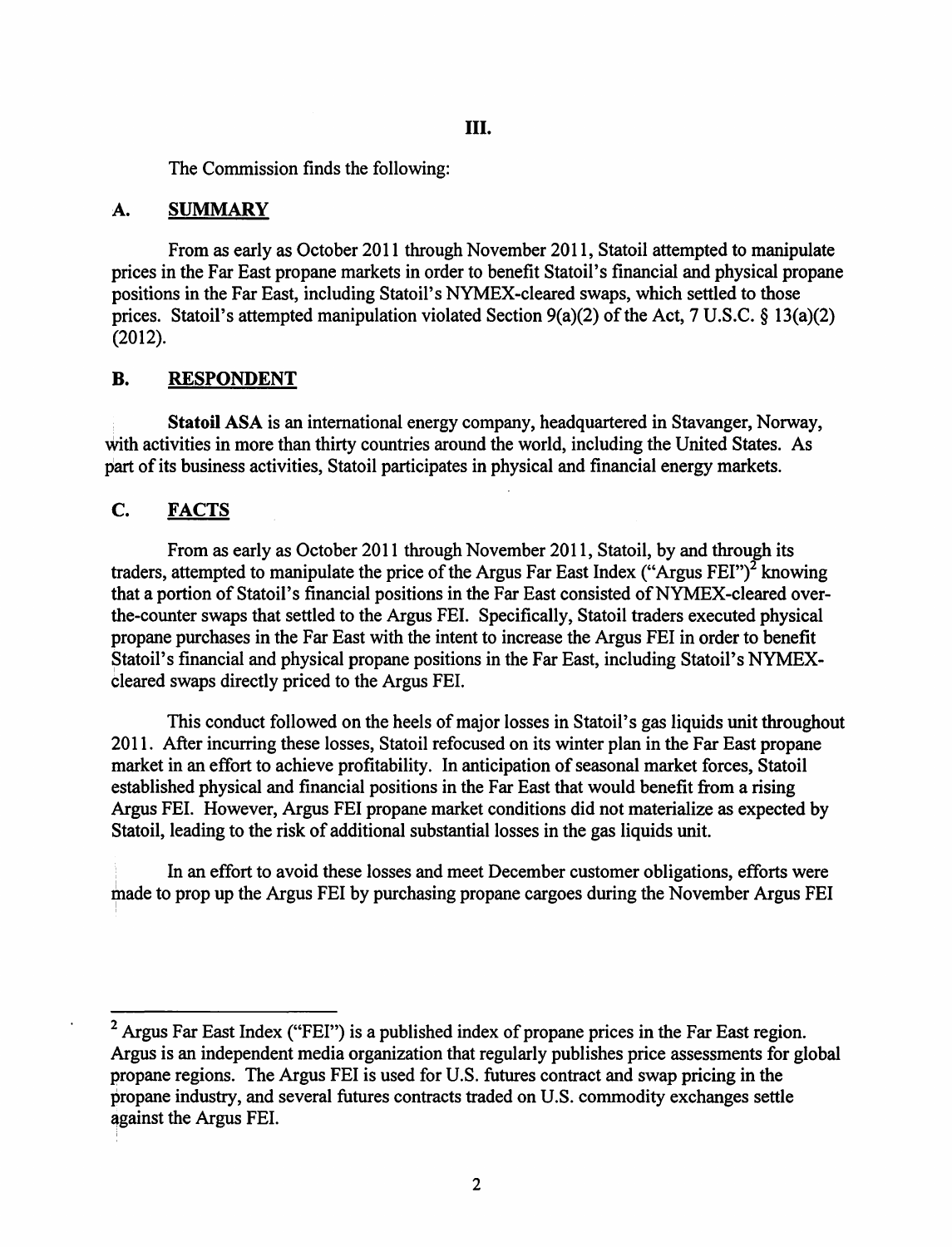propane price-setting window.<sup>3</sup> By purchasing all of the cargoes in the November price-setting window, which would remove propane supply from the market, Statoil was hoping to signal that demand was high and put "upwards pressure" on the November Argus FEI propane price. Statoil's intent was described repeatedly in contemporaneous communications. As one trader put it, "[w]e are delivering 13.5 cargoes in December, giving us a strong position and good insight in to [sic] the direction of the November quote in Argus." In another communication, a Statoil trader wrote: "If we are buying 17 cargoes there are only a few days when we will not be able to have a good impact on the Argus quote .... We are actually likely to move it quite a bit up as we keep buying..." Although contemplated by some of the traders, Statoil did not purchase more cargoes than needed to meet its physical delivery obligations.

These propane cargo purchases in the November Argus FEI price-setting window were characterized as "bullets" in achieving price movement. Moreover, it was clear that these "bullets" were being used to benefit Statoil's financial and physical propane positions in the Far East tied to the Argus FEI, which included its NYMEX-cleared swaps: "[Statoil's] plan to cover December sales obligations by purchasing 14-16 cargoes in November. When these purchases are taking place during a limited time the prices [sic] is expected to rise *causing the paper position bought* [which settled to the Argus FEI] *to increase in value."* (Emphasis added).

However, Statoil's plan to profit by creating an artificial settlement price for Statoil's financial and physical propane positions did not materialize as hoped. It had not foreseen that there would be such a large volume of propane available to be purchased in the November 2011 Far East market. As one Statoil trader noted:

The LPG market is long. Period. It is longer than we had anticipated with quite a few extra FOB cargoes being sold ... Also, quite a few of the players in the market have a vested interested in holding the [Argus] FEI down and they have been willing to sell cargoes . . . at discounted prices . . . Statoil have bought 5 cargoes over the last week but this has not been enough to keep the [price] up.

Because there was such a large volume of propane available to purchase, even Statoil's purchases of propane cargoes in the Argus FEI price-setting window did not move the market as expected.

<sup>&</sup>lt;sup>3</sup> In order to set the FEI, Argus collects information from market participants during the Argus daily open window assessment period (the "Argus window"), a 30-minute window, including but not limited to information concerning market participants' bids, offers, and transactions in propane for the Far East. For the Far East, the Argus window closes at 5:00 p.m. Singapore time. Transactions outside the Argus window are not factored into the daily price assessment.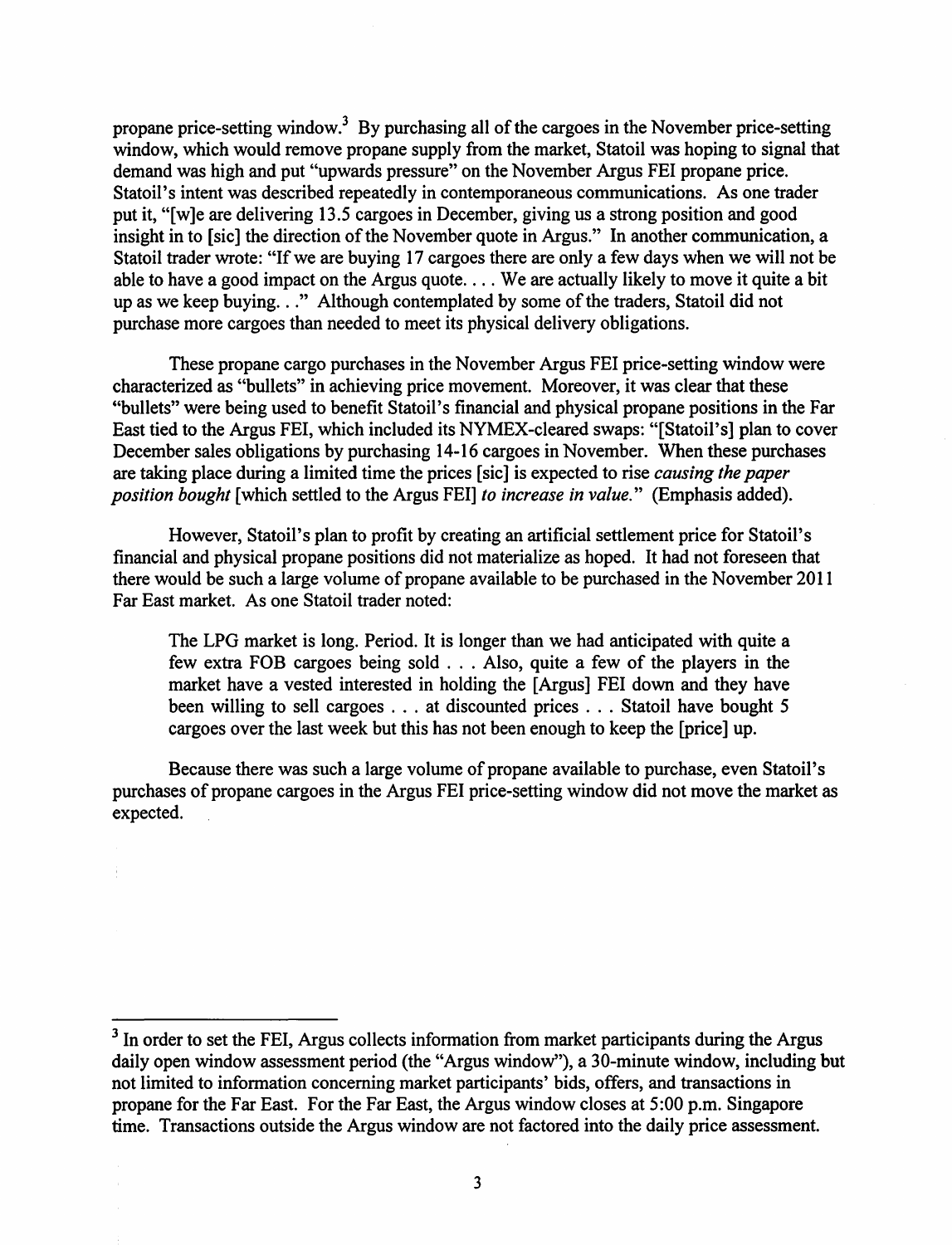## IV.

#### LEGAL DISCUSSION

## A. Statoil Attempted to Manipulate

#### 1. Legal Standard

Section  $9(a)(2)$  of the Act makes it unlawful for "[a]ny person to manipulate or attempt to manipulate the price of any commodity in interstate commerce, or for future delivery on or subject to the rules of any registered entity, or of any swap." 7 U.S.C. § 13(a)(2) (2012). Attempted manipulation under the Act requires: ( 1) an intent to affect market price and (2) some overt act in furtherance of that intent. *See CFTC v. Parnon Energy, Inc.*, 875 F. Supp. 2d 233, 250 (S.D.N.Y. 2012); *In re Hohenberg Bros. Co.,* CFTC No. 75-4, 1977 WL 13562, at \*7 (Feb. 18, 1977).

Under the first prong, intent to affect market price is satisfied where the respondent "acted (or failed to act) with the purpose or conscious object of causing or effecting a price or price trend in the market that did not reflect the legitimate forces of supply and demand." In re *Ind Farm Bureau Coop. Ass'n,* CFTC No. 75-14, 1982 WL 30249, at \*7 (Dec. 17, 1982). "Since proof of intent will most often be circumstantial in nature, manipulative intent must normally be shown inferentially from the conduct of the accused." *Id.; see also In re Hohenberg Bros.*, 1977 WL 13562, at \*7. Further, "while knowledge of relevant market conditions is probative of intent, it is not necessary to prove that the accused knew to any particular degree of certainty that his actions would create an artificial price. It is enough to present evidence from which it may reasonably be inferred that the accused 'consciously desire[d] that result, whatever the likelihood of that result happening from his conduct." *Ind. Farm Bureau*, 1982 WL 30249, at \*7 (quoting *U.S. v. U.S. Gypsum Co.,* 438 U.S. 422, 445 (1978)). A profit motive may also be evidence of intent, although profit motive is not a necessary element of an attempted manipulation. *See In re DiP/acido,* CFTC No. 01-23, 2008 WL 4831204, at \*29 (Nov. 5, 2008) (citing *In re Hohenberg Bros.,* 1977 WL 13562, at \*7), *aff'd,* 364 Fed. Appx. 657 (2d Cir. 2009).

Under the second prong, an attempted manipulation is completed where there is any overt act in furtherance of manipulative intent. It is not necessary that there be an actual effect on price. *See CFTC v. Amaranth Advisors,* L.L.C., 554 F. Supp. 2d 523, 535 (S.D.N.Y. 2008).

## 2. Statoil Attempted to Manipulate Through Its Physical Purchases

As evidenced by the communications among Statoil traders and by Statoil' s actual trading conduct, Statoil, by and through its traders, specifically intended to manipulate the Argus FEI in order to benefit, among other things, Statoil's NYMEX-cleared over-the-counter swaps that were directly priced to the Argus FEI. In furtherance of that intent, Statoil, among other things, planned and executed physical propane purchases in the Far East market during the November price-setting window, in order to place upwards pressure on the November Argus FEI and, consequently, the value of its NYMEX-cleared swaps.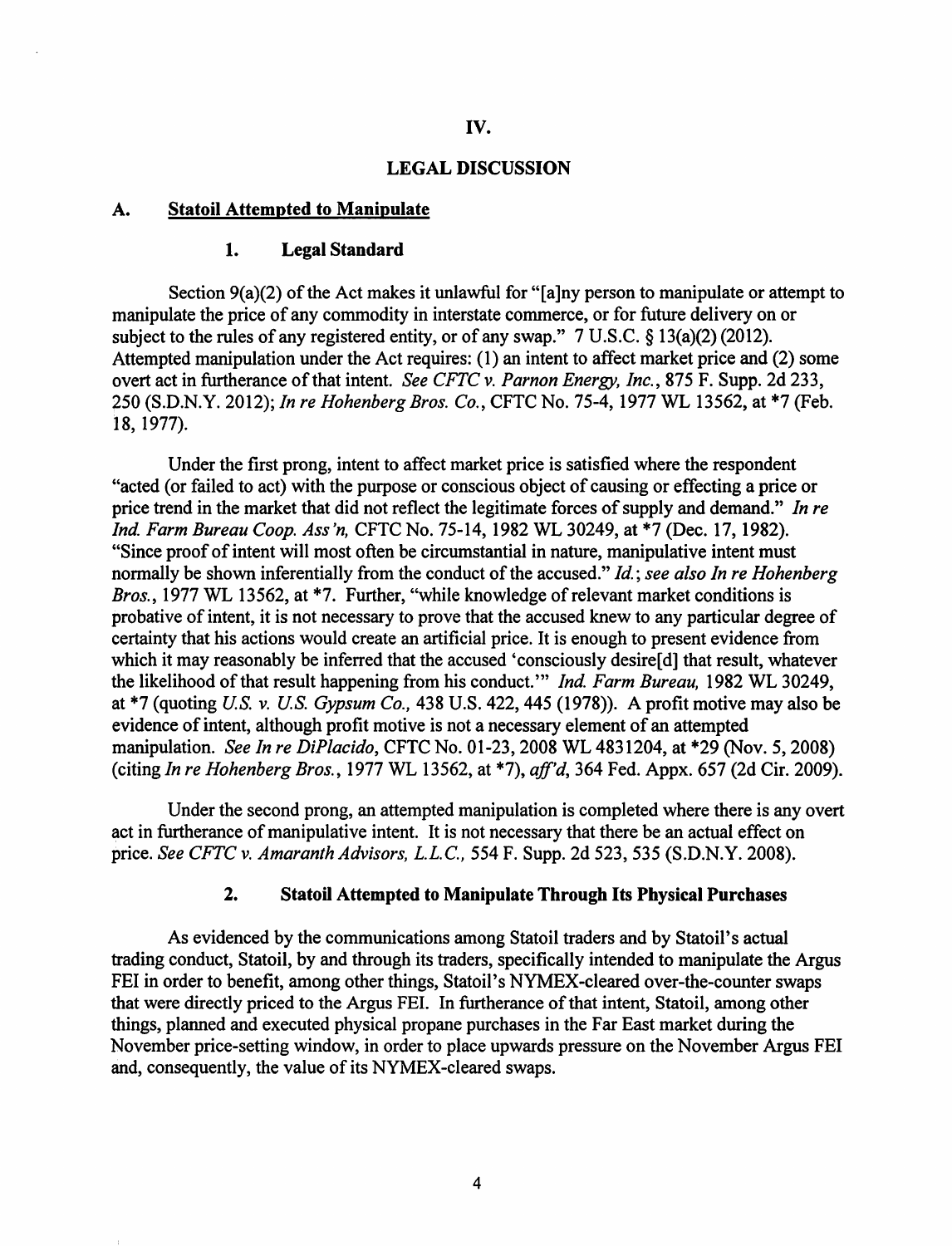Statoil's purchases of propane cargoes during the November Argus FEI propane pricesetting window as well as the traders' communications planning and executing its trading conduct, among other things, constituted overt acts in furtherance of Statoil's intent to manipulate, as described above. Statoil thereby engaged in acts of attempted manipulation in violation of Section  $9(a)(2)$  of the Act, 7 U.S.C. § 13(a)(2) (2012).

## B. Statoil is Liable for the Acts of its Agents

Pursuant to Section 2(a)(1)(B) of the Act and Commission Regulation 1.2, principals are strictly liable for "[t]he act, omission, or failure of any official, agent, or other person acting [on their behalf] within the scope of his employment or office."  $7 \text{ U.S.C.} \$   $2(a)(1)(B)$  (2012); 17 C.F.R. § 1.2 (2017); *see also, e.g., Rosenthal* & *Co.* v. *CFTC,* 802 F.2d 963, 966 (7th Cir. 1986); *CFTC* v. *Byrnes,* 58 F. Supp. 3d 319, 324 (S.D.N.Y. 2014). Accordingly, Statoil is liable for the acts, omissions, and failures of any traders, managers, or other employees who acted as their employees and/or agents in the conduct described above.

#### v.

#### FINDINGS OF VIOLATION

Based on the foregoing, the Commission finds that Statoil violated Section  $9(a)(2)$  of the Act, 7 U.S.C. § 13(a)(2) (2012). '

#### VI.

## OFFER OF SETTLEMENT

Statoil has submitted an Offer in which it, without admitting or denying the findings and conclusions herein:

- A. Acknowledges receipt of service of this Order;
- B. Admits the jurisdiction of the Commission with respect to this Order only and for any action or proceeding brought or authorized by the Commission based on a violation of or enforcement of this Order; provided, with respect to any action or proceeding brought or authorized by the Commission based on a violation of or enforcement of the cease and desist provision set forth in Section VII.A of the Order or any future violation of the Act or Regulations, Statoil does not waive any jurisdictional defenses it may have, including defenses under the Foreign Sovereign Immunities Act, 28 U.S.C. §§ 1602-11 (2012) ("FSIA");
- C. Waives:
	- 1. The filing and service of a complaint and notice of hearing;
	- 2. A hearing;
	- 3. All post-hearing procedures;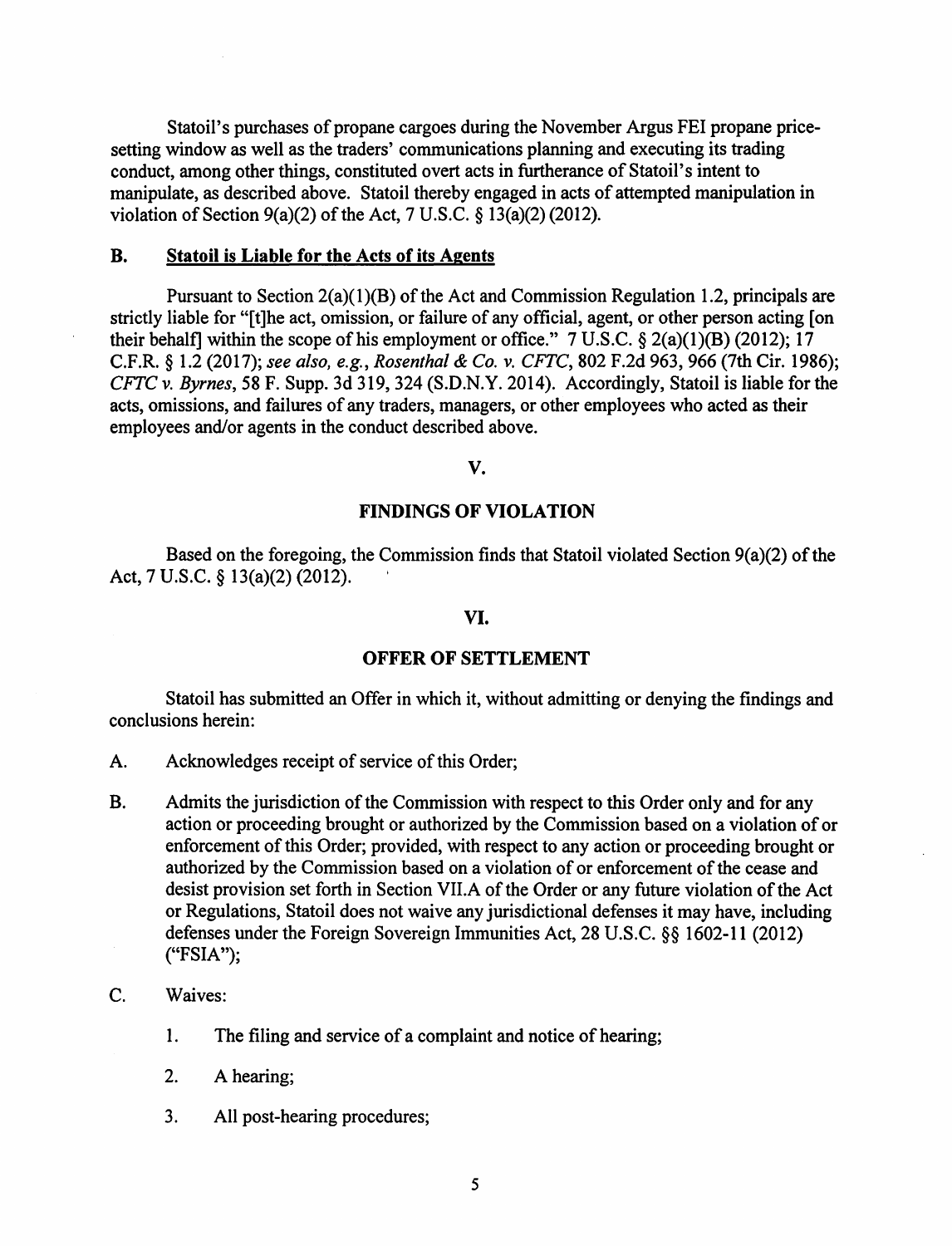- 4. Judicial review by any court;
- 5. Any and all objections to the participation by any member of the Commission's staff in the Commission's consideration of the Offer;
- 6. Any and all claims that it may possess under the Equal Access to Justice Act, 5 U.S.C. § 504 (2012) and 28 U.S.C. § 2412 (2012), and/or the rules promulgated by the Commission in conformity therewith, Part 148 of the Commission's Regulations, 17 C.F.R. §§ pt.148 (2017), relating to, or arising from, this proceeding;
- 7. Any and all claims that it may possess under the Small Business Regulatory Enforcement Fairness Act of 1996, Pub. L. No. 104-121, §§ 201-253, 110 Stat. 847, 857-74 (codified as amended in scattered sections of 5 U.S.C. and 15 U.S.C.), relating to, or arising from, this proceeding; and
- 8. Any claims of Double Jeopardy based on the institution of this proceeding or the entry in this proceeding of any order imposing a civil monetary penalty or any other relief;
- D. Stipulates that the record basis on which this Order is entered shall consist solely of the findings contained in this Order to which Respondent has consented in the Offer;
- E. Consents, solely on the basis of the Offer, to the Commission's entry of this Order that:
	- 1. Makes findings by the Commission that Statoil violated Section  $9(a)(2)$  of the Act, 7 U.S.C. § 13(a)(2) (2012);
	- 2. Orders Statoil to cease and desist from violating Section  $9(a)(2)$  of the Act, 7 U.S.C. § 13(a)(2) (2012);
	- 3. Orders Statoil to pay a civil monetary penalty in the amount of four million dollars (\$4,000,000), plus post-judgment interest;
	- 4. Orders Statoil and its successors and assigns to comply with the conditions and undertakings consented to in the Offer and as set forth in Part VII of this Order.

Upon consideration, the Commission has determined to accept the Offer.

# VII.

# ORDER

# Accordingly, IT IS HEREBY ORDERED THAT:

A. Statoil shall cease and desist from violating Section  $9(a)(2)$  of the Act, 7 U.S.C. § 13(a)(2) (2012).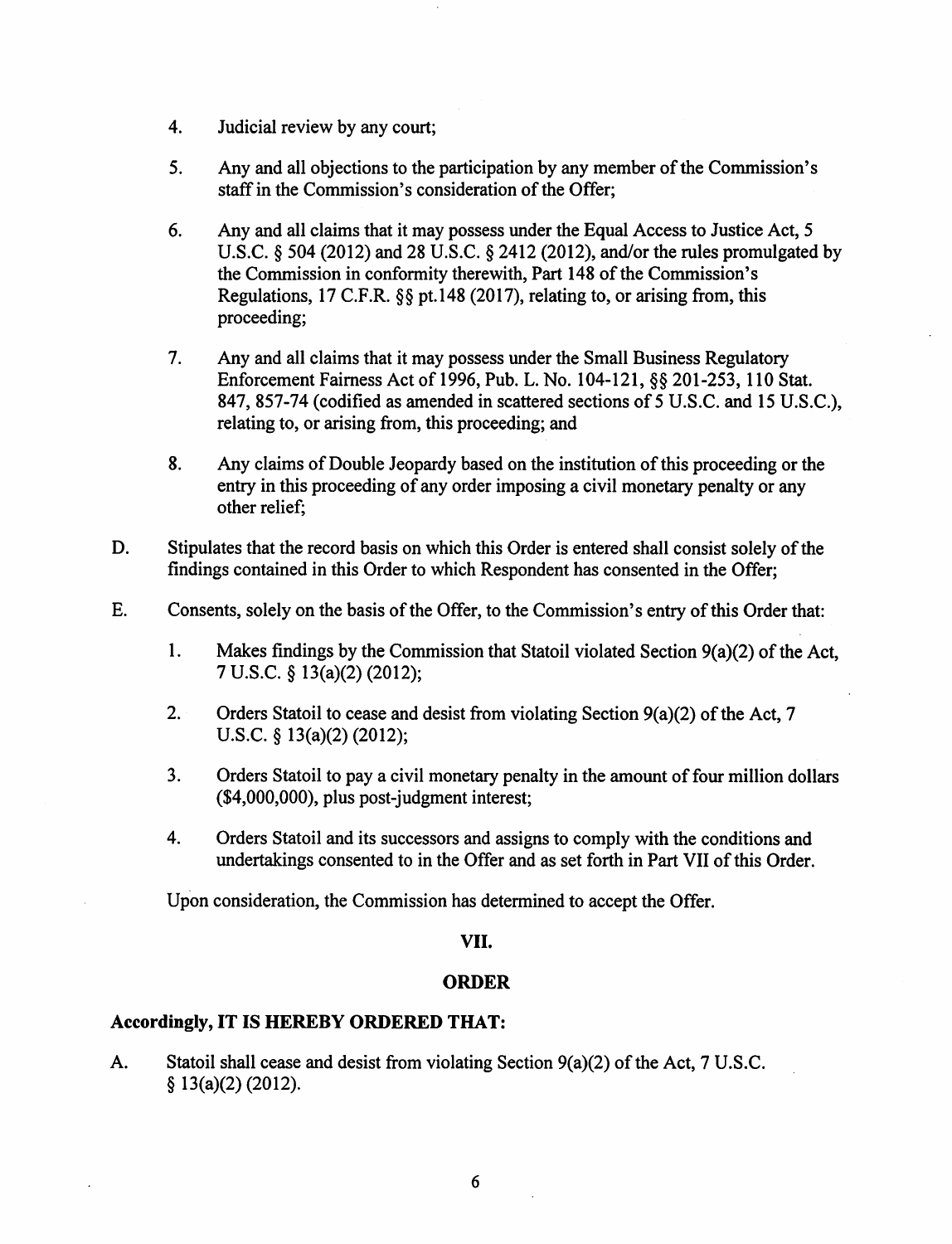- B. Civil Monetary Penalty.
	- 1. Statoil shall pay a civil monetary penalty in the amount of four million dollars (\$4,000,000) ("CMP Obligation"), plus post-judgment interest. Post-judgment interest shall accrue on the CMP Obligation beginning on the date of entry of this Order and shall be determined by using the Treasury Bill rate prevailing on the date of entry of this Order pursuant to 28 U.S.C. § 1961 (2012).
	- 2. Statoil shall pay the CMP Obligation by electronic funds transfer, U.S. postal money order, certified check, bank cashier's check, or bank money order. If payment is to be made other than by electronic funds transfer, then the payment shall be made payable to the Commodity Futures Trading Commission and sent to the address below:

Commodity Futures Trading Commission Division of Enforcement ATTN: Accounts Receivables DOT/FAA/MMAC/AMZ-341 CFTC/CPSC/SEC 6500 S. MacArthur Blvd. Oklahoma City, OK 73169 (405) 954-7262 office (405) 954-1620 fax nikki.gibson@faa.gov

If payment is to be made by electronic funds transfer, Respondent shall contact Nikki Gibson or her successor at the above address to receive payment instructions and shall fully comply with those instructions. Respondent shall accompany payment of the CMP Obligation with a cover letter that identifies the paying Respondent and the name and docket number of this proceeding. The paying Respondent shall simultaneously transmit copies of the cover letter and the form of payment to the Chief Financial Officer, Commodity Futures Trading Commission, Three Lafayette Centre, 1155 21st Street, NW, Washington, D.C. 20581.

- C. Statoil and its successors and assigns shall comply with the following conditions and undertakings set forth in the Offer:
	- 1. Public Statements: Respondent agrees that neither it nor any of its successors and assigns, agents or employees under its authority or control shall take any action or make any public statement denying, directly or indirectly, any findings or conclusions in this Order or creating, or tending to create, the impression that this Order is without a factual basis; provided, however, that nothing in this provision shall affect Respondent's: (i) testimonial obligations; or (ii) right to take legal positions in other proceedings to which the Commission is not a party. Respondent and its successors and assigns shall comply with this agreement, and shall undertake all steps necessary to ensure that all of its agents and/or employees under its authority or control understand and comply with this agreement.